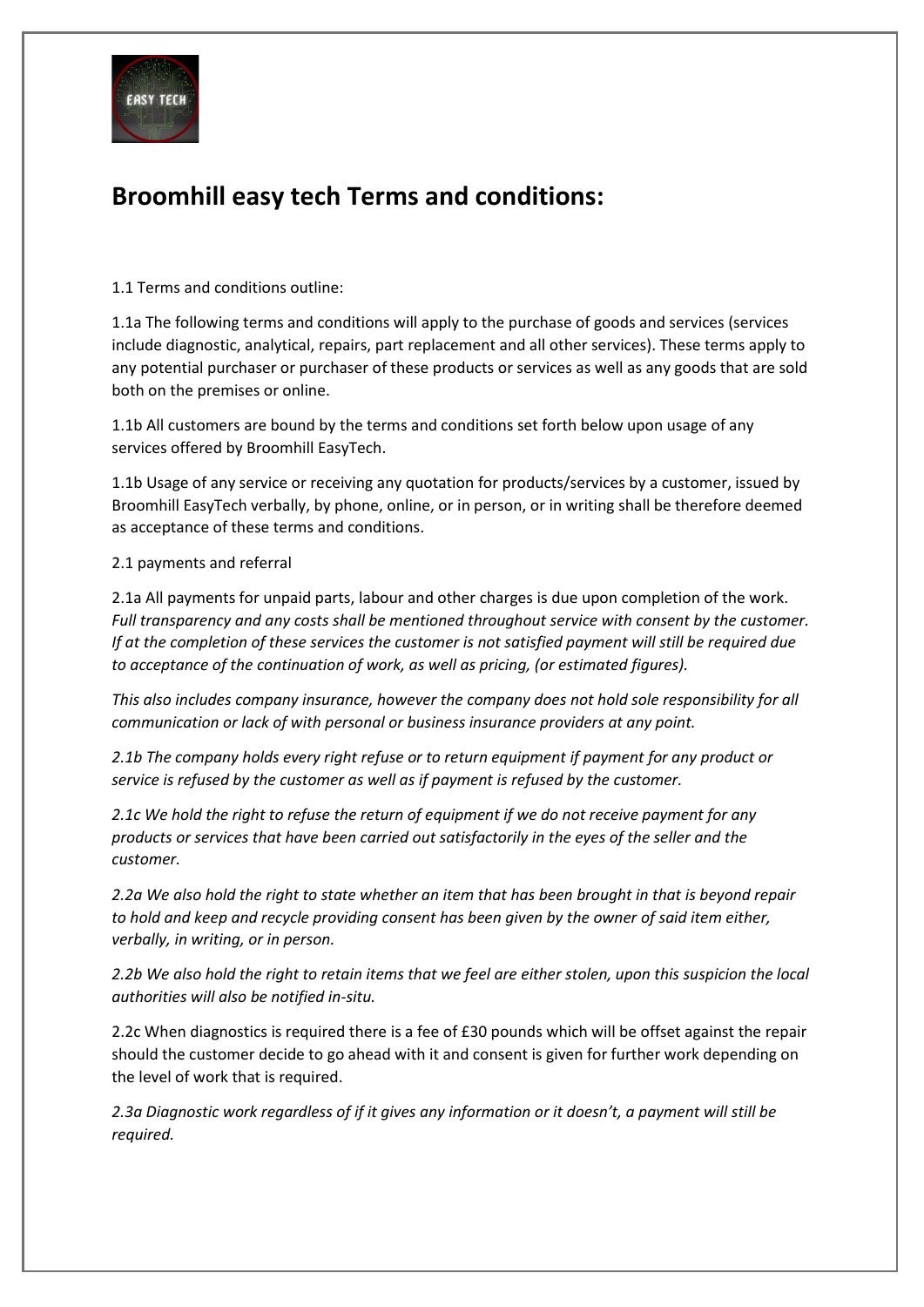

*2.3b Anyone whom wishes to go against the decision of having diagnostics run on their equipment can say so before its undertaking, however this will greatly impact the time in which it will take, and may prove more costly for the customer at any given stage.*

*2.3c Anyone who wishes to have a potential issue on their device that is brought into the shop looked at by a member of staff will be given a standard charge of £30 to pay upon completion this is at the responsibility of the customer to pay.* 

### *3.1 Data recovery*

*3.1a EasyTech does not accept any liability for any loss, damage, corruption, disclosure or alteration of any folders, files or data programs or any personal data/information or any information regarding propriety business, or personal information or removal of data. See GDPR – ACT(2021) / INFORMATION GOVERNANCE (2018*

*3.1b when recovering data from any mass storage device EasyTech does not hold any responsibility for any loss of data, or corruption to any files during any restoration process. This is at the risk of the customer.*

*3.2a If the customer wants information to be backed up to any external device from an internal device this will hold an extra cost for moving data as well as the cost of the external device. If the customer still is not satisfied due to loss or corruption of data EasyTech will hold no responsibility for the loss of information through recovery processes.*

*3.2b upon receiving of device the customer will have to sign a waver stating that EasyTech there of will hold no responsibility if any loss of data were to occur or damages as the process can not be said to be always successful dependant on the storage device that has been given to us.*

*3.3 EasyTech also requires the customer to back up any data they wish to have before giving it to us as if data is lost EasyTech does not hold responsibility-ref(3.1b)*

### *4 Software installation*

*4.1 We reserve the right to refuse to install software if we suspect that it is illegal or not correctly licenced.*

*4.1a if the software that is given to us proves to be illegal or not having reputable signatures we withhold the right to either destroy or report to the nearest authority. As long as appropriate evidence has been collected.*

*4.1b Software not bought by us through legitimate means can be subject to our own scrutiny, and validation and upon failing any of our tests and shows that it cannot be authenticated, we hold full right to destroy and report illegal software as well as malpractice.*

*4.2 if an item is brought in to be tested and holds an illegal authentication signature we hold full right to deny service and charge payment for any work that has been undertaken, as well as hold all information in regards to any suspected illegal software that may have been found or detected using our software.*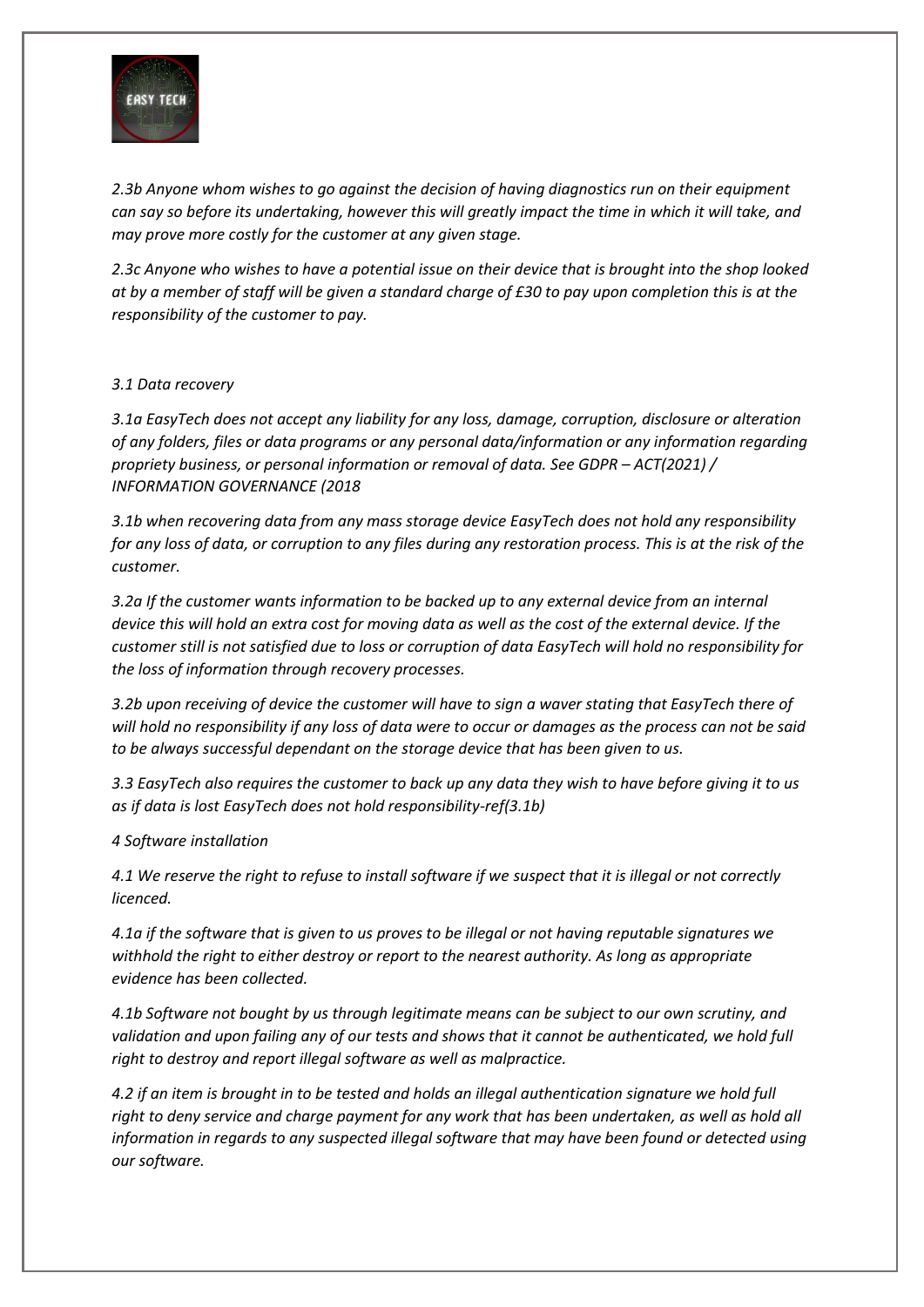

## *5 Phone Repair*

*5.1 When a phone is brought in for repair EasyTech holds no responsibility for any damages or issues your device may have after completion of any service that we have carried out. If the item still has repeat issues after we have done work on the item, Easytech does not hold any responsibility as customers will have to sign our non-liability waver – see (non liability waver).*

*5.1a if the device that has been brought in has to have a screen replacement or maintenance the customer will hold full responsibility for any services that have been carried out by us, we do not hold any responsibility if there should be issues with the screen after replacement. Due to the nature of changing screens. EasyTech does not guarantee any items to be completely working after we have done work.*

*5.1b customer Responsibility in regards to bringing back a broken item back to us that we have fixed previously will be charged again for any services that we carry out. They will also have to sign a secondary waver of non-liability for any further repairs made. If the customer is unsatisfied no compromise or discount will be made on the set price that we will offer to any customer requiring mobile services or repeat services.*

*5.2 any data on phones will always be handled with upmost care and confidentiality and will not be mistreated by EasyTech, when it comes to data recovery for phones see (3.2b) for reference.*

*5.2a phones that have received water damage and need to have major work doing to them EasyTech is not liable or responsible for any loss of data that may occur through our services or any further damages, EasyTech is not responsible for any long lasting damage caused to the device, This is down to the customers own responsibility*

*5.2b EasyTech holds the right to deem any phone or device as unsalvageable and holds the right to withhold an item or refuse work depending on the condition of the item. If the customer does not consent to the action made by EasyTech they can waver the decision in writing only.*

*6. Website development and maintenance.*

*6.1 EasyTech holds the right to manage and use data given by any customer as well as their personal information to the website as well as further data from their clients and information given to us under own confidentiality policy – see – (confidentiality policy)*

*6.1a Any maintenance being carried out on a client website must have full transparency with the client before changing or amending any part of a website, communication either verbally or in writing must always be had between client and EasyTech.*

*6.1b Any risks to information or breech of confidentiality between EasyTech and client will result in immediate dismissal and insolvency of contract forth with. The client can waver the decision, however EasyTech holds the right to make executive decisions in regards to any contract that has been give to a client that doesn't meet our own confidentiality guidelines.*

*6.1c Clients hosting their sites via any third party may have to grant permission to EasyTech before any handover is made to us. Any alterations or editing by us will be done an the advice and the consent of the client.*